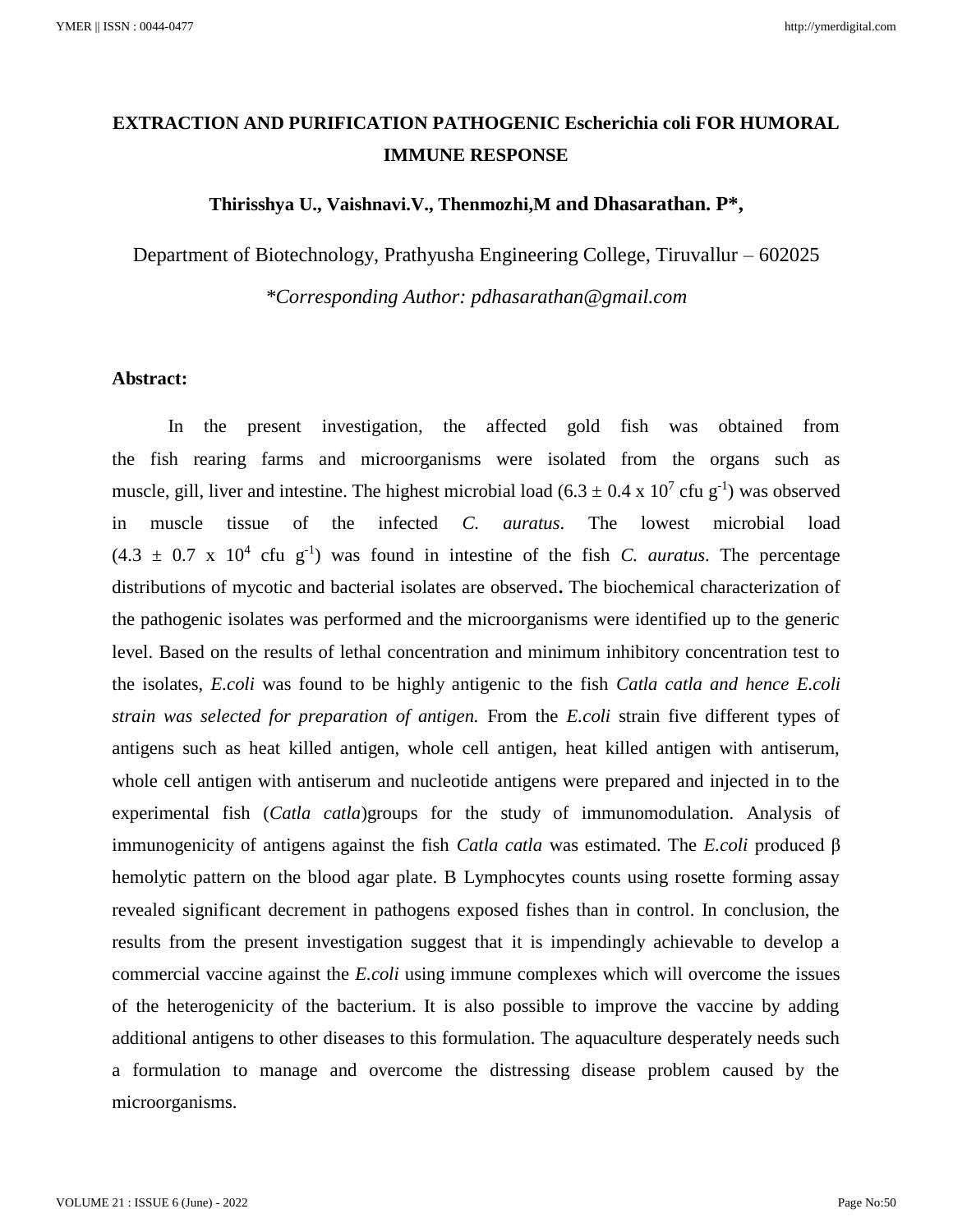**Keywords:** *Catla catla, Humoral immune response, E.coli and pathogens.*

# **1. Introduction**

Bacterial diseases cause almost more suffering and death than any other infectious agents. It remains a major health problem of global concern [1]. The previous work suggest that about 2 billion people are infected with bacterial infectious organisms, of which 8-10 million develop active disease with 2 million deaths annually [2]. For diagnostic purposes purified protein derivatives are used to detect immune reaction to bacterial antigens [3]. The evolution of antimicrobial drug resistance is a major impediment to infectious disease control. Disease prevention methods such as improved hygiene, antibiotics and vaccine developments have proven successful in controlling many diseases, but the effectiveness of vaccines depends on the standing and evolving variability of serotypes in a given population of bacterial pathogens [4]. Therefore, there is a need to identify and evaluate bacterial antigens for the specific diagnosis of bacterial disease and to develop effective and safer vaccines to replace allopathic drugs. There are many diseases known today for which no efficacious vaccines exist and the use of low efficacy vaccines may actually reduce profitability [5].

Fish diseases caused by *Aeromonads* is considered to be the major bacterial problems facing the aquaculture development causing mass mortalities, reduced production and low quality of aquatic organisms [6]. Most of their earlier research on the fish immunology has focused on the comparative aspect of the immune system with fish and other species. Nevertheless, recent research has focused on understanding how the fish immune system responds to foreign agents or how innate resistance can be improved to produce stock of fish with superior resistance [7].

Non specific defense mechanisms such as the skin and scales and lytic enzymes of the mucus and serum and cellular mechanisms like monocytes, macrophages, neutrophils and cytotoxic cells are present in fish [8]. Isolation of drug resistant microorganisms from food is an increasing public health problem. Being easily spread among the population, they can cause an epidemic outbreak, especially if sanitary conditions are not optimum [9]. Several defined antigens of bacterial organisms have become available either through the purification of natural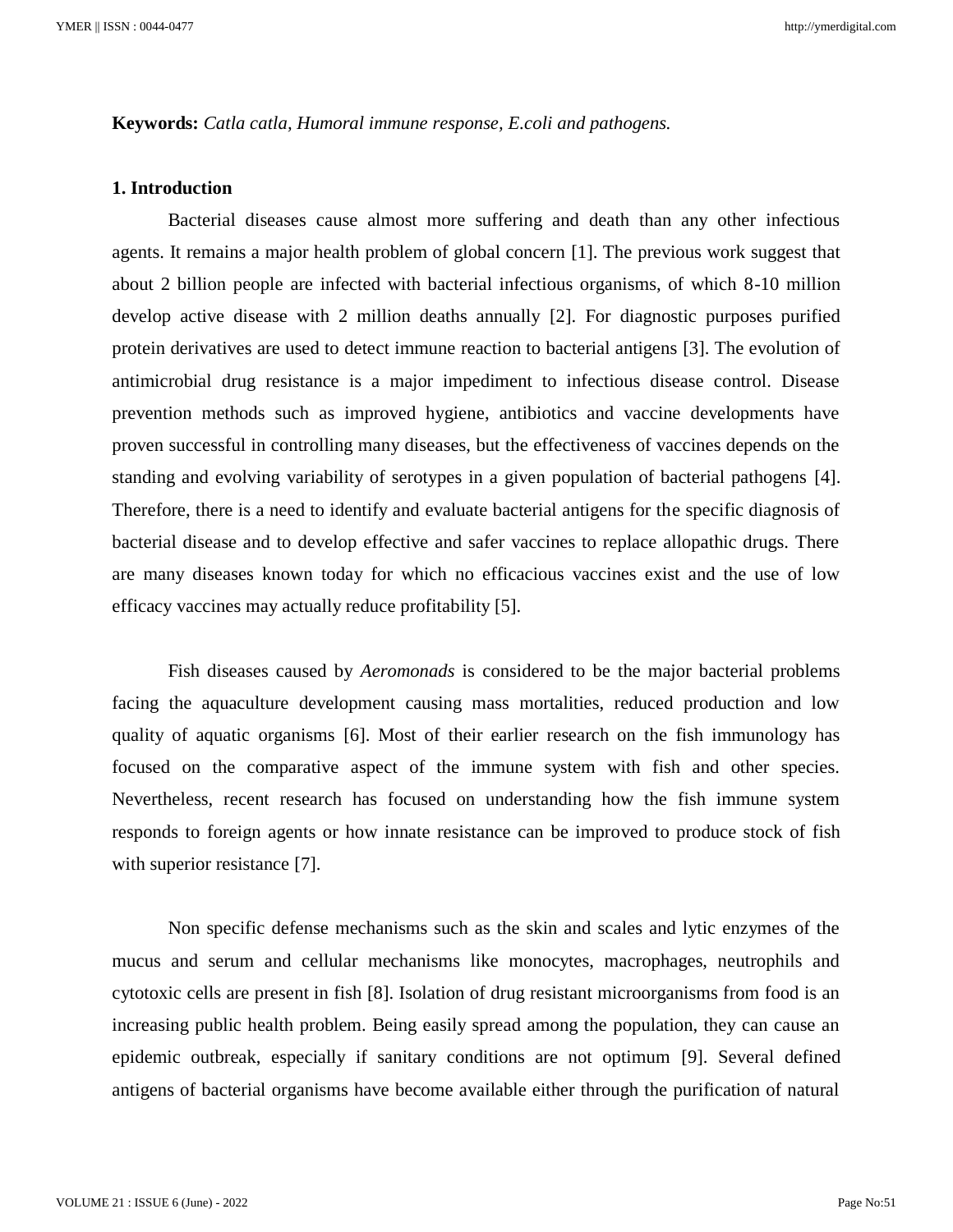antigens using biochemical techniques or by producing large quantities of recombinant antigens using molecular biology procedures [10]. Some of these antigens have been shown to be useful as new vaccine candidates against bacterial disease [11].

A new technique for the prevention of fish diseases is rapidly emerging as a result of research into the development of fish vaccines. Fish immunology has a more recent history than human and veterinary immunology but the techniques used are similar. However, methods of administering vaccines to fish differ and are dependent upon species, pathogen, temperature, and environment [10]. Vaccination is still the best way for prevention of bacterial diseases. Undesirable side effects, supplementary vaccines prepared from whole bacteria, are avoided by the use of antigenic bacterial sub units. Bacterial sub units are mainly poor immunogens. Antigens bound in an immune complex (IC) with specific antibodies effects an improved immune response rather than antigen alone. Hence in the present study attempts have been made to assess antigenicity of pathogen and compare immune response of fish, *Catla catla* against antigens and immune complex.

### **2. Materials and Methods**

The infected fish samples *Mugil Sp* was collected in pre sterilized container from the fishing area in Pondi, Tamilnadu, India. The collected fish sample was transported to the laboratory in an icebox for further analysis. From the infected fish, *Mugil Sp* pathogenic strains (*Escherichia coli*) were isolated and prepared the whole cell bacterial antigens, heat killed antigen, whole cell antigen with antiserum, heat killed antigen with antiserum and nucleotide antigen. LC<sub>50</sub> values of all bacterial pathogens in *Catla catla* were calculated. From the LC<sub>50</sub> value sublethal concentration of antigens were given to the test fish, *Catla catla* for further study.

**2.1.Humoral immune response estimation:** The humoral immune response of fish, *Catla catla*  administered with antigens was analyzed by screening of antibody, B-cell erythrocyte assay and plaque forming cell assay (PFC).

**Analysis of cell mediated immune response:** The cell mediated immune response of fish, *Catla catla* administered with antigens were analysed by T-cell erythrocyte rosette assay, Delayed type hypersensitivity (DTH) and lymphocyte migration inhibition test.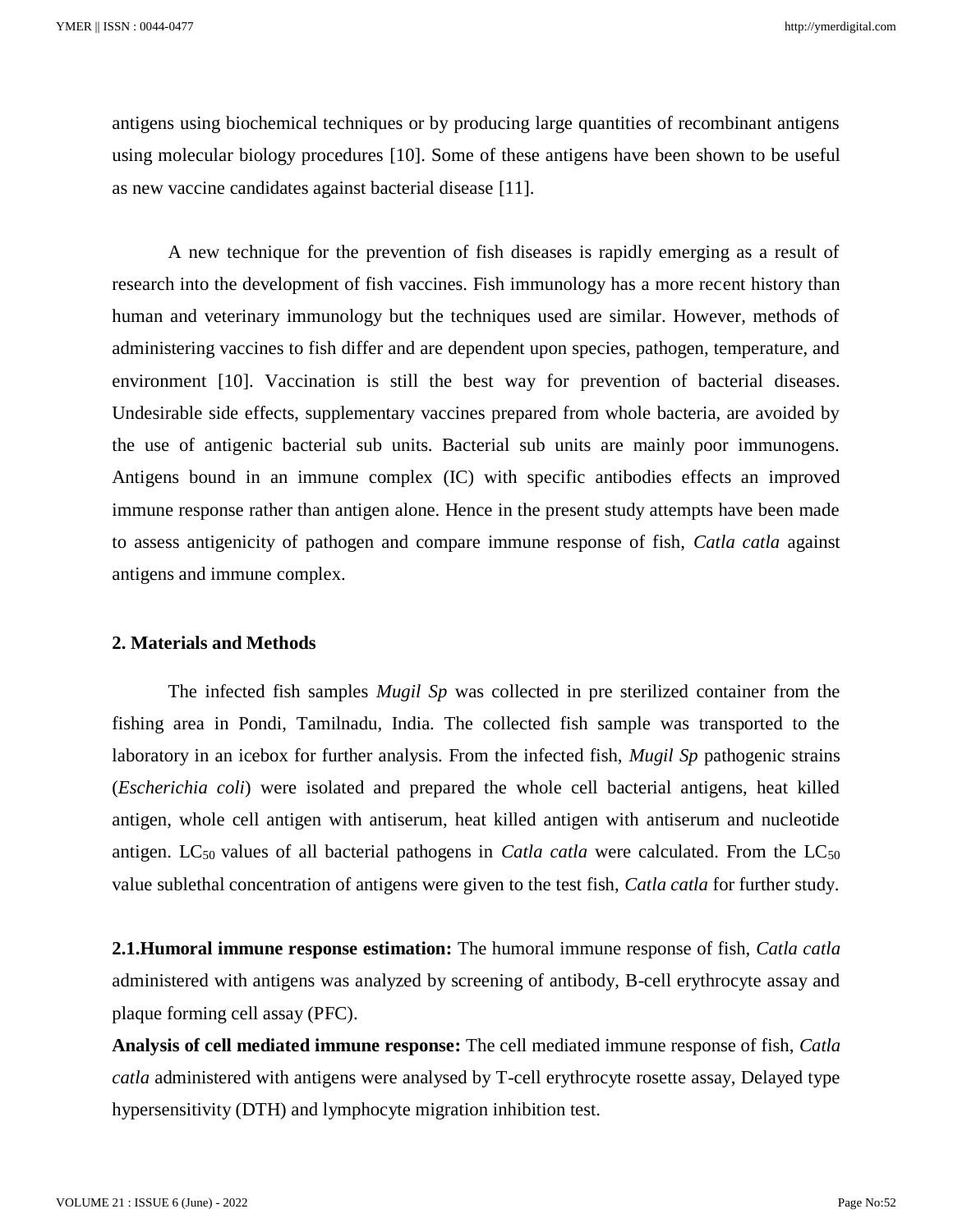**Immunopropylaxis analysis:** From the tested bacterial antigens, highly virulent *antigen* was used to study immunopropylatic activity in fish, *Catla catla*.

#### **2.2. Enumeration of bacterial organisms**

From the infected fish samples muscles, gills, liver and intestine were dissected and used for pathogen isolation. The pathogenic strains were isolated with help of sterile swab on dissected samples and spread over the nutrient agar plates. The plates were incubated at 37<sup>o</sup>C for 24 - 48 hrs. After incubation total heterotropic bacterial population (THBP) was enumerated and recorded. The morphologically different microbial strains were identified in bacterial plates. The colonies were isolated and purified by re-streak method. The isolated colonies were streaked on nutrient agar slants, incubated overnight at  $37^{\circ}$  C. The following tests were performed for identification of selected colonies isolated from the fish samples. A loopful of culture was inoculated and cultured for standarfd biochemical characterization.

### **2.3. Antigen preparation**

Thoroughly checked fishes which record good sexual and physical health were only chosen for the present study. A total of 36 fishes grouped into 6 cages ( 6 fishes each) were treated with different types of antigens such as whole cell bacterial antigen, whole cell bacterial antigen with antiserum, heat killed antigen, heat killed bacterial antigen with antiserum and nucleotide antigen and one set left as control. Pathogens were found to adversely affect the fish growth, feed consumption and reproductivity.

### 2.4. **Analysis of immunogenicity of antigens**

The prepared bacterial antigen administered to the fish, *Catla catla.* After administration of antigen the changes of fish and immunogenicity of antigens were screened. Due to administration of antigen the growth of the body weight was determines followed by consumption food value and reproductivity also screened by standard methods. Character change of fish movement in habitat was observed.

#### **2.5. Humoral immune response**

In the present study humoral immune response was analyzed by antibody titration. B cells e rosette assay and plaque forming cell assay techniques are carried out. The test fish, *Catla catla*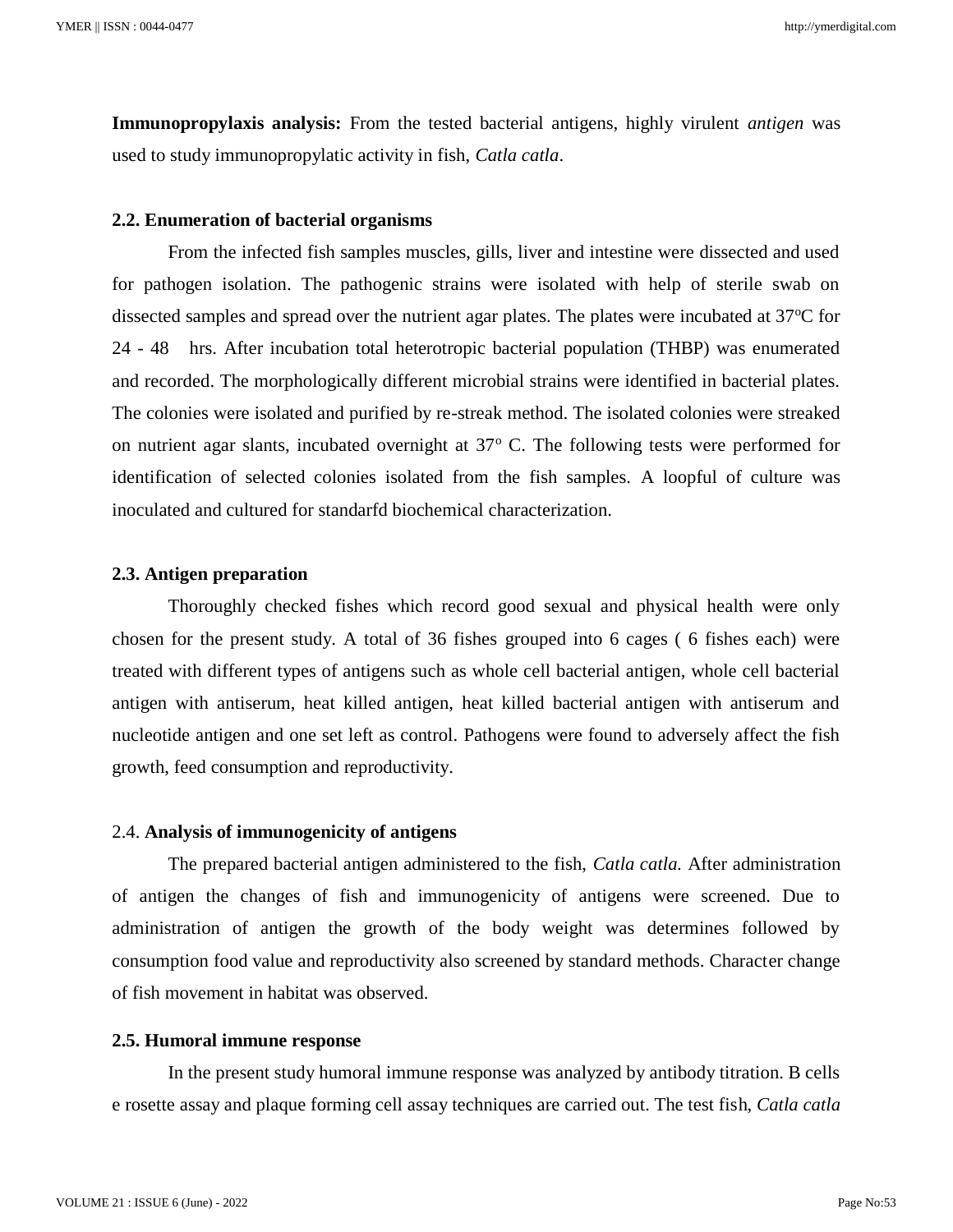divided into 6 groups (each groups contain 6 animals) and treated with different types of antigen (One group served as control) prepared from *E.coli .* 

**2.6. Screening of antibody:** From the normal and antigen treated fishes five ml of blood sample was collected and serum separated for antibody screening. Quantization of serum antibodies was carried out by antibody titre plate technique containing respective antigens. 25µl of physiological saline was added into all wells of microtitre plate then 25µl of antiserum was added into the first well of microtitre plate, the antiserum was seriously diluted in the well of the first row till the  $11<sup>th</sup>$  well of the microtitre plate leaving the  $12<sup>th</sup>$  well as positive control. Then 25µl of 1% test antigen in saline were added to all the wells of the microtitre plate. The plate was hand shaken for the effective mixing of reagents and incubated for an hour 37˚C. The highest dilution of serum samples which shows detectable agglutination was recorded and expressed in  $\log_2 2$  titre of the serum. E-roseette assay used for detection of B cell in this study.

# **3. Results and Discussion**

The isolation of microorganism is based on the infected fish species, its disease status, clinical signs and biochemical diagnosis. The infected gold fish from which the bacterial strains were identified**.** The results of the quantitative estimation of microbial count in muscle, gill, liver and intestine of fish are given in the **Table .1.**

| S. No | <b>Sample</b> | <b>Colony forming unit</b><br>$g-1$ (CFU $g-1$ ) |
|-------|---------------|--------------------------------------------------|
|       | Muscle        | $6.3 \pm 0.4 \times 10^7$                        |
| 2     | Gill          | $5.7 \pm 0.6x10^6$                               |
| 3     | Liver         | $7.2 \pm 0.9x10^5$                               |
| 4     | Intestine     | $4.3 \pm 0.7 \times 10^4$                        |

**Table 1.** Enumeration of THBP in *C.auratus* fish samples (Muscle, gill, liver and intestine).

(Values are mean  $\pm$  SD)

The highest microbial load  $(6.3 \pm 0.4 \times 10^7)$  cfu g<sup>-1</sup> was observed in muscle tissue of the fish sample and the lowest microbial load  $(4.3 \pm 0.7 \times 10^4)$  cfu g<sup>-1</sup> was found in intestine of the infected fish.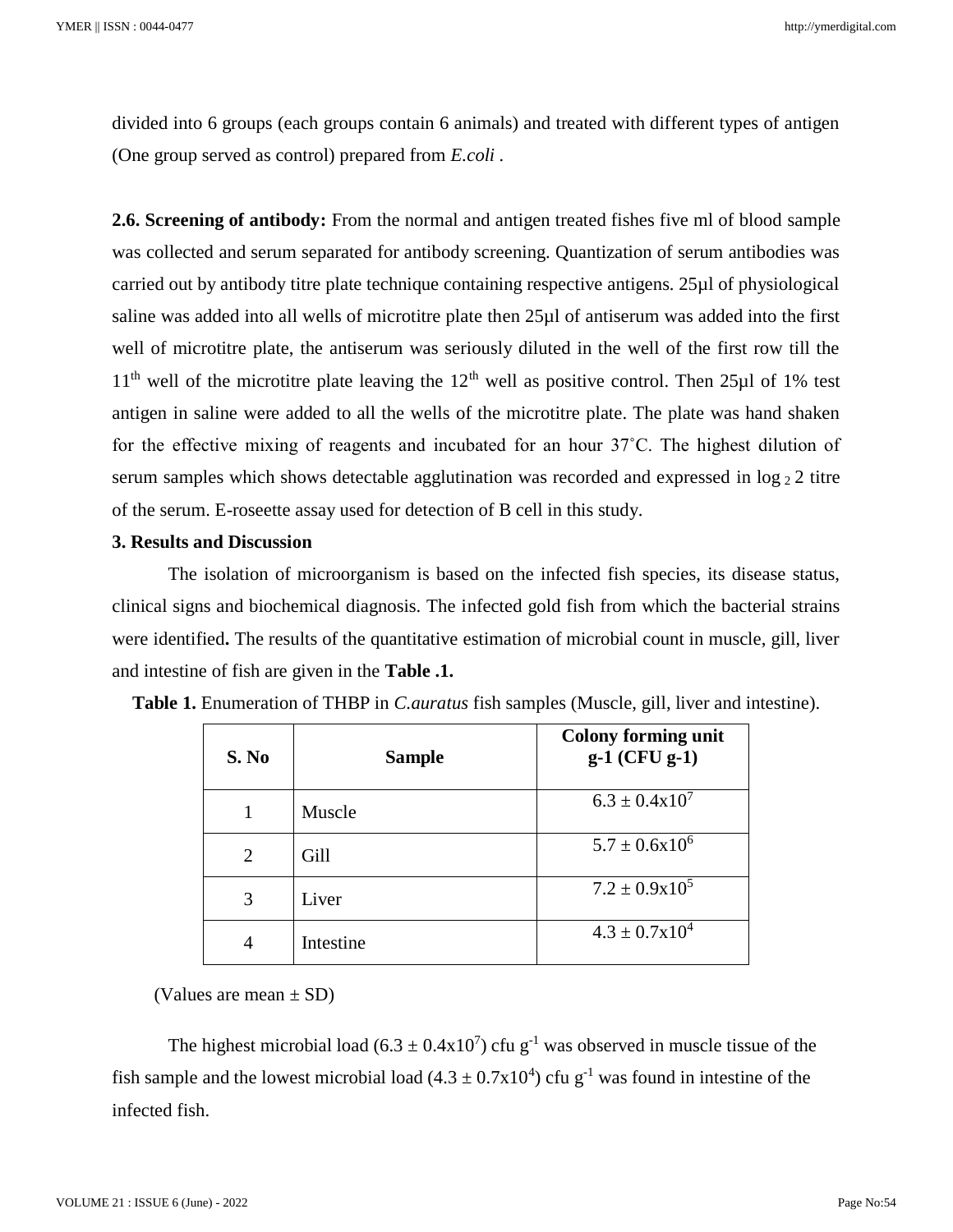The predominant strains *E.coli* was administered to the healthy normal juvenile *Catla catla* for determination of LC<sub>50</sub>. The *Catla catla* fish used in the study. From the mortality rates the LC<sup>50</sup> value was calculated and recorded in **Tables 2**. The LC<sup>50</sup> value for the *Escherichia coli* was  $3.16 \times 10^6$  CFU/ml.

| Conc. of<br>E.coli<br>(cfu/ml) | <b>Initial</b><br><b>Number</b> | <b>Dead</b>    | <b>Survival</b> | <b>Dead</b><br>ratio<br>(%) | <b>Survival</b><br>Ratio<br>(9/0) | <b>Mortality</b> | <b>Cumulative</b><br>mortality<br>(%) |
|--------------------------------|---------------------------------|----------------|-----------------|-----------------------------|-----------------------------------|------------------|---------------------------------------|
| $10^{8}$                       | 10                              | 10             | $\overline{0}$  | 30                          | $\theta$                          | 30/30            | 100                                   |
| 10 <sup>7</sup>                | 10                              | 8              | 2               | 20                          | $\overline{2}$                    | 20/22            | 90.90                                 |
| $10^{6}$                       | 10                              | 5              | 5               | 12                          | 7                                 | 12/19            | 63.16                                 |
| $10^{5}$                       | 10                              | 5              | 5               | 7                           | 12                                | 7/19             | 36.84                                 |
| $10^{4}$                       | 10                              | $\overline{2}$ | 8               | $\overline{2}$              | 20                                | 2/22             | 9.90                                  |

Table 2. Analysis of LC<sub>50</sub> value of *Escherichia coli* in *Catla catla* 

In the present study the mean bacterial load was found to be high in muscle load (6.3  $\pm$ 0.4x10<sup>7</sup>) cfu g<sup>-1</sup> followed by gills load  $(5.7 \pm 0.6x10^6)$  cfu/ml, liver  $(7.2 \pm 0.9x10^5)$  cfu/ml and intestine  $(4.3 \pm 0.7 \times 10^4$ cfu/ml). Similarly Al-Harbi and Uddin [12] stated higher bacterial load in gills followed by intestine of hybrid tilapia. In the present study, 19 bacteria and one fungus were isolated from infected *Mugil Sp* . These results are supported by Katoch *et al.,* [13] who has reported 25 bacterial and fungal species in fresh water carp at Himachal Pradesh, India.

In the present study, *E.coli* was dominant in the bacterial isolates found in infected fish samples. The findings of the study are supported by Thampuran *et al.,* [14] who have reported the dominance of *E.coli* in the EUS affected *C. striatus*. Motile aeromonads have been associated with the surface of lesion in EUS fishes [15]. In the present investigation Gram negative (75%) bacteria comprised major part among the isolated microorganisms.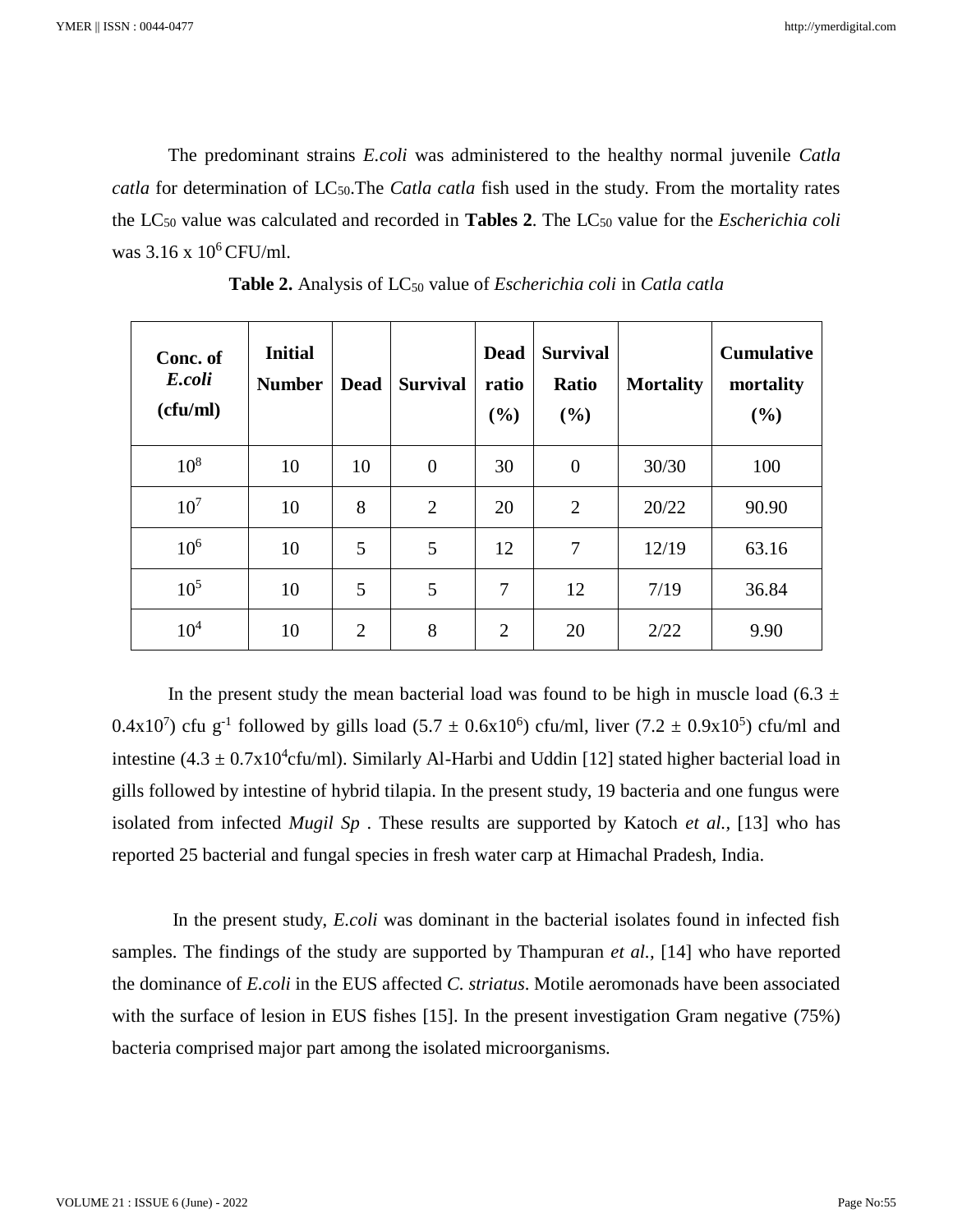### *3***.2. Antigen Analysis**

In this study pathogen decreases the body weight compared to normal fishes. Some notable changes were also noted in activity, growth, feed consumption and reproduction. It is concluded, that the pathogenic organism acts as biotic stress to the host animals. The fish groups treated with antigen were found to be more susceptible to *E.coli* challenge.

| S.<br>N <sub>0</sub> | <b>Characte</b><br>r | E.coli<br>whole cell<br><b>bacterial</b><br>antigen | E.coli whole<br>cell<br>bacterial<br>antigen<br>with<br>antiserum | E.coli<br>heat<br>killed<br>antigen | E.coli heat<br>killed<br>antigen<br>with<br>antiserum | E.COLI<br><b>Nucleotide</b><br>antigen |
|----------------------|----------------------|-----------------------------------------------------|-------------------------------------------------------------------|-------------------------------------|-------------------------------------------------------|----------------------------------------|
| 1.                   | Character<br>change  | $+$                                                 | $+$                                                               | $^{+}$                              | $^{+}$                                                | $^{+}$                                 |
| 2.                   | Induce<br><b>NSI</b> | $++$                                                | $+$                                                               | $^{+}$                              | $^{+}$                                                | $^{+}$                                 |
| 3.                   | Induce HI            | $++$                                                | $++$                                                              | $++$                                | $++$                                                  | $++$                                   |
| 4.                   | Induce<br><b>CMI</b> | $+$                                                 | $^{+}$                                                            | $+++$                               | $+++$                                                 | $++$                                   |
| 5.                   | Vaccinatio<br>n      | $++$                                                | $++$                                                              | $++$                                | $++$                                                  | $+++$                                  |

**Table 3.** Analysis of immunogenicity of antigens against the fish *Catla catla*

*+= Moderate change observatrion, ++ = Positive observation*

# *+++= Highly positive observation*

Virulence of *E.coli* was multifunctional and incompletely understood. Factors contributing to virulence include toxins, proteases, hemolysins, lipases, adhesions, agglutinations and various hydrolytic enzymes [16]. Virulence factors are present in two forms, cell associated structure and extracellular products.

#### 3.2.**Immune response**

Humoral immunity is mainly mediated by serum antibodies which are the protein secreted by B cell compartment of immune responses. The reaction between antigen and antibody involve several steps like recognition, stimulation and neutralization. It has been analyzed by different method of antigen antibody reactions which are presented here.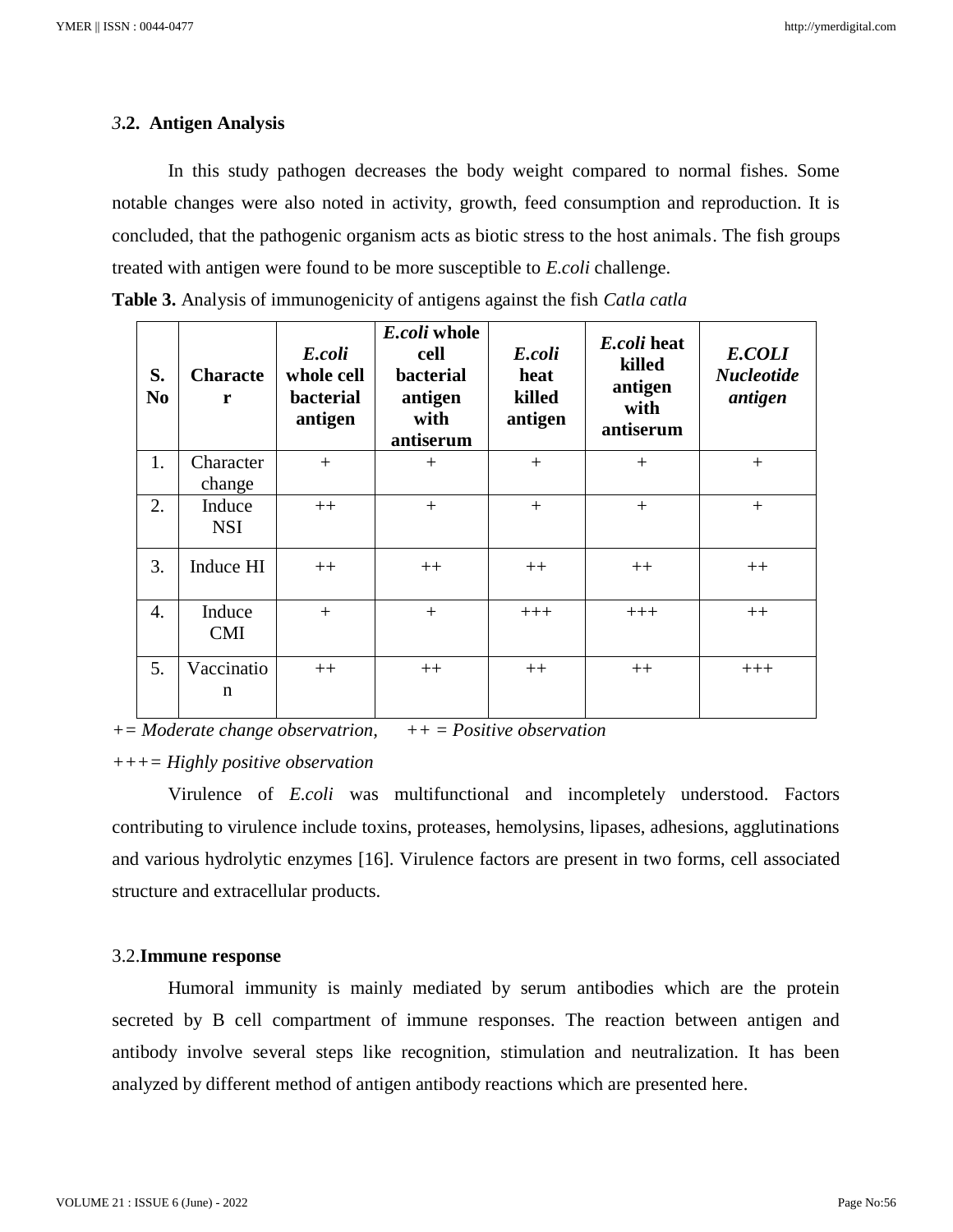To optimize the serum dilution with saline, control serum was loaded over a range of dilution from 1:1250 to 1:320 and this appeared to be the highest antibody titre **(Table 4).** An estimation of antibody levels in the serum after an antigenic challenge will expose the functioning of humoral immune systems. In immunodeficient animal, antibody production was affected and hence humoral response against a disease causing antigen was less. But the immune complex treated animals enhance the production of antibody. In the present study, pathogen and heat killed pathogen treated fishes showed an antibody suppressive effect. The suppression of antibody reflects on the reduction of humoral immune response and this state subjects to easy infection. Immunomodulation of whole pathogen with antiserum treated fishes showed moderate change in antibody production. Cukrowsha *et al.,* [17] stated that the damage to splenic Ig secreting cell reduce antibody production in fishes. A similar observation was made in the present study too.

| S.<br>N <sub>0</sub> | <b>Character</b>               | Heat<br>killed<br><b>bacterial</b><br>antigen | <b>Whole cell</b><br><b>bacterial</b><br>antigen | <b>Heat</b><br>killed<br><b>bacterial</b><br>antigen<br>with<br>antiserum | <b>Whole cell</b><br>bacterial<br>antigen<br>with<br>antiserum | <b>Nucleotide</b><br>antigen |
|----------------------|--------------------------------|-----------------------------------------------|--------------------------------------------------|---------------------------------------------------------------------------|----------------------------------------------------------------|------------------------------|
| $\mathbf{1}$         | Weight of the<br>animal $(gm)$ | 20                                            | 20                                               | 25                                                                        | 28                                                             | 20                           |
| $\overline{2}$       | Movement of<br>the animal      | Resting                                       | Abnormal                                         | <b>Restless</b>                                                           | Abnormal                                                       | Abnormal                     |
| 3                    | <b>Adulation days</b>          | 24                                            | 27                                               | 32                                                                        | 24                                                             | 9                            |

**Table 4.** Character analysis of *Catla catla* exposed to antigens

The immune complex of the samples tested were immune enhancer for antibody production. This was expected in animals were obviously exposed immune complex it will resist many intestinal pathogens. Earlier studies reported cross reaction of *Escherichia coli* with antibody of many other pathogens such as *Citrobacter* sp., *Brucella* sp. and *Salmonella* sp. [18].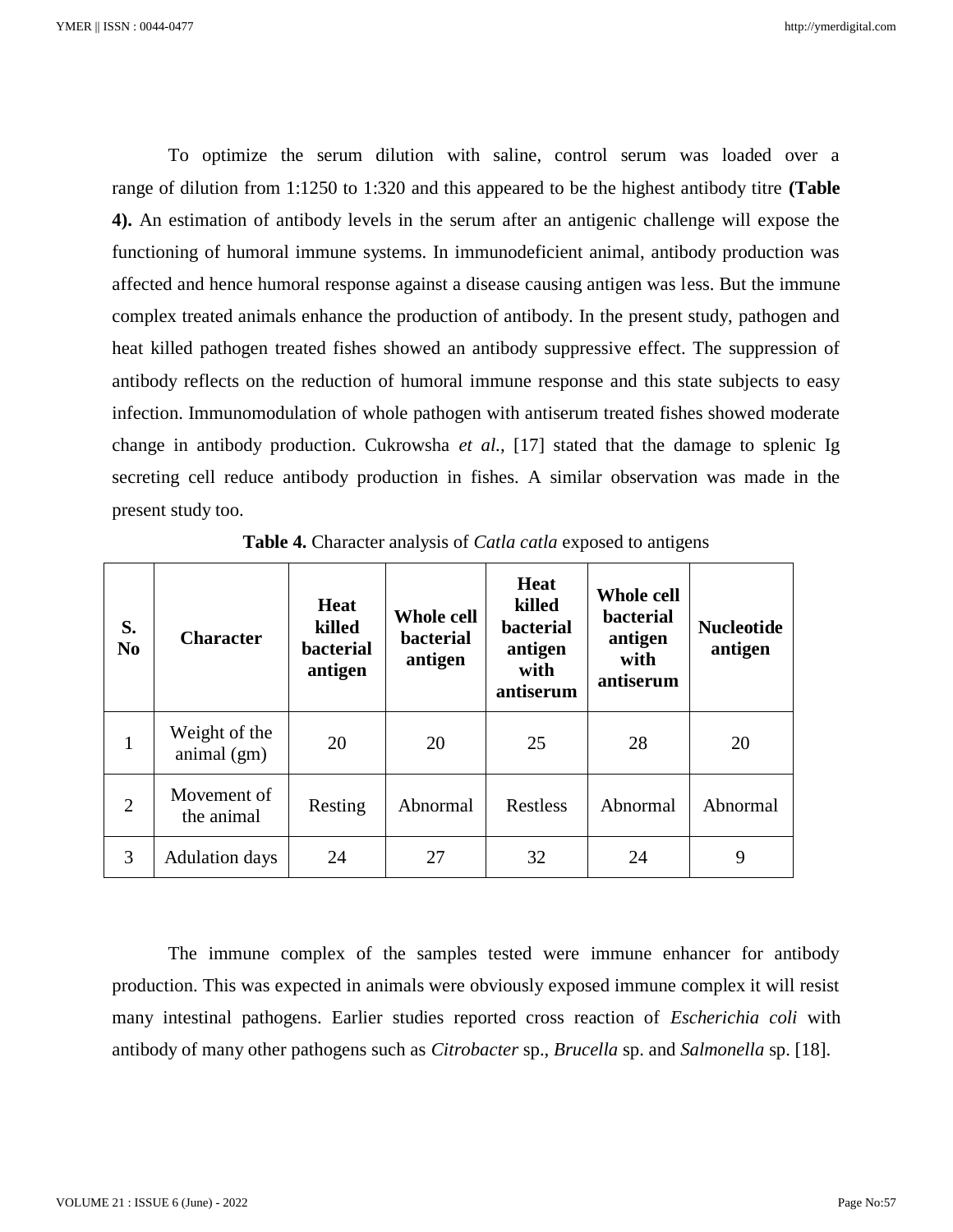B Lymphocytes counts using rosette forming assay revealed significant decrement in pathogens exposed fishes than in control (Table 5). Of the two pathogens decrement in B lymphocyte it was much pronounced in *Escherichia coli* in the first and *Staphylococcus aureus* pathogens had more or less similar impact on B cell estimation. The present study, clearly confirms the decrement in B cell number in fish exposed to whole and heat killed pathogens. In this study conclude, impact of whole cell and heat killed pathogenic molecules on the synthesis, proliferation and activation of lymphocytes. Sujatha *et al.,* [3], reported that differentiation of B cell counts is affected by pathogens.

**Table 5.** Enumeration of B cells using rosette forming assay in fish *Catla catla* exposed to different sublethal concentrations of *E.coli* antigens

| S.No | <i>E.coli</i> Test antigens                     | Number of B cells Rosette formed in 100<br>lymphocyte observed |         |                 |  |
|------|-------------------------------------------------|----------------------------------------------------------------|---------|-----------------|--|
|      |                                                 | I week                                                         | II week | <b>III</b> week |  |
| 1.   | Control fishes                                  | 18                                                             | 18      | 18              |  |
| 2.   | Heat killed bacterial<br>antigen                | 8                                                              | 6       | 9               |  |
| 3.   | Whole cell bacterial<br>antigen                 | 8                                                              | 7       | 9               |  |
| 4.   | Heat killed bacterial<br>antigen with antiserum | 9                                                              | 8       | 11              |  |
| 5.   | Whole cell bacterial<br>antigen with antiserum  | 6                                                              | 6       | 8               |  |
| 6.   | Nucleotide antigen                              | 8                                                              | 6       | 9               |  |

Fishes exposed to pathogenic strains  $(1/10<sup>th</sup>$  sublethal concentration ) for 3 weeks showed reduction in PFC. Effect or pathogenic antigens in direct spleenic plaque forming cells (1g M producing cells) showed a reduction in secondary plaque forming cell in the first 3 weeks and a time and dose dependent decrease in primary and secondary PFC response (Table 6)**.** The Peak antibody formation occurred in the first week of primary response and in the third week the secondary response in control as well as in treated animals was seen indicating that there was no delay in antibody formation. Moreover, the present study demonstrates that all pathogenic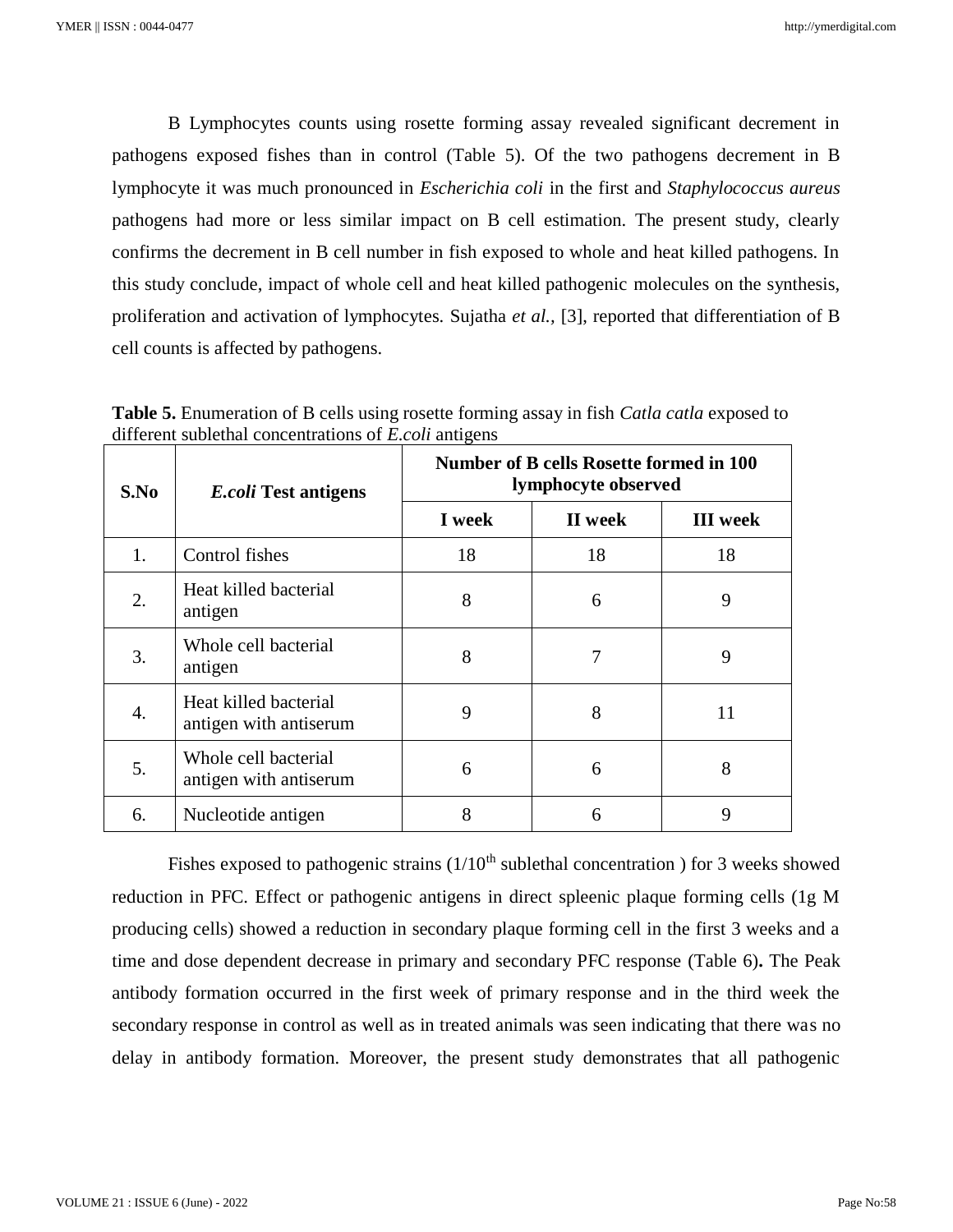antigen exposure resulted in a suppression of primary IgM type plaque forming cell in response to antigens in fishes.

|                  |                                                 | Distribution of PFC/10 <sup>6</sup> Spleen cells |         |                 |  |
|------------------|-------------------------------------------------|--------------------------------------------------|---------|-----------------|--|
| S.No             | <i>E.coli</i> Test antigens                     | I week                                           | II week | <b>III</b> week |  |
| 1.               | Control fishes                                  | 36.3                                             | 36.4    | 37.1            |  |
| 2.               | Heat killed bacterial<br>antigen                | 10.2                                             | 11.4    | 12.8            |  |
| 3.               | Whole cell bacterial<br>antigen                 | 11.2                                             | 12.1    | 15.8            |  |
| $\overline{4}$ . | Heat killed bacterial<br>antigen with antiserum | 10.7                                             | 11.6    | 12.9            |  |
| 5.               | Whole cell bacterial<br>antigen with antiserum  | 11.1                                             | 12.3    | 12.7            |  |
| 6.               | Nucleotide antigen                              | 10.3                                             | 11.7    | 12.8            |  |

**Table 6.**Plaque Forming Assay of fish *Catla catla* at different Time intervals

A remarkable observation enhancement in B cell production is due to immune complex of antigens was noted in the present study. The enhancement of this type of immune responses confirms the potential of immune complexes to be used as vaccines.

*E.coli* is a well recognized pathogen particularly of freshwater fish with an almost worldwide occurrence. However, the organism is not only associated with fish diseases, but has been implicated as possible cause of human gastroenteritis leading to diarrhea *E.coli* In immunocompromised individuals, the organism may cause wound infections leading to septicaemia. To prevent diseases caused by this organism, various measures have been adopted, of which the use of antibiotics is common one. To a lesser extent, vaccines have been considered, although the process of immunization and vaccine development is costly and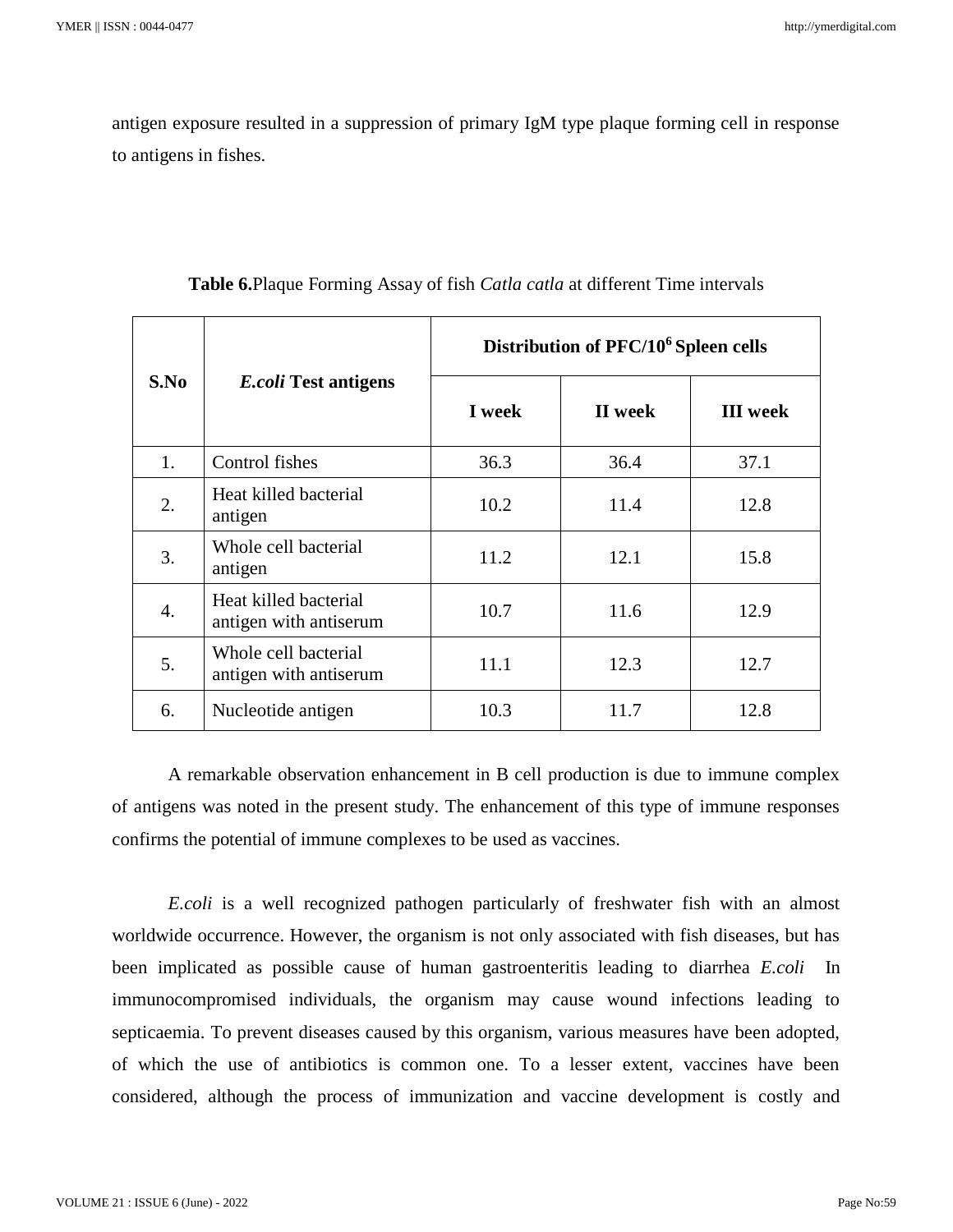relatively slow. The emergence of antimicrobial resistance among bacteria is makes them among the most difficult bacteria to treat in aquaculture situations. As the efficacy of antibiotic therapy rapidly wanes, attention must be focused upon new approaches to controlling infection. Vaccines are one of the few protective measures that can potentially save money and improve output of farming operations. The inductions of immune cells against the optimal concentration of *E.coli*  were confirmed by comparing the several immunological assays in the normal fish. Immunomodulation to immune system was accessed directly by quantifying immunological factors that govern cell mediated and humoral immune response. All these tests indicate efficacy of immune complexes on immunomodulators. All immunoglobulin are antibodies and are produced in response to antigenic challenge. The synthesis of different types of immunoglobulin in normal fish and how far the heat killed pathogen and whole cell pathogen had impaired the immunoglobulin synthetic pathway were assessed. It can modulate the humoral mediated immunity.

In conclusion, the results from the present investigation suggest that it is impendingly achievable to develop a commercial vaccine against the *E.coli* using immune complexes which will overcome the issues of the heterogenicity of the bacterium. It is also possible to improve the vaccine by adding additional antigens to other diseases to this formulation. The aquaculture desperately needs such a formulation to manage and overcome the distressing disease problem caused by the microorganisms.

### **4. Acknowledgement**

One of the authors Dr. P. Dhasarathan is grateful to AICTE, New Delhi for financial support and modernization of lab (F.No 9-244/RIFD/MOD/POLICY-1/2018-19 dated 4.12.2019).

### **5. References**

- [1] Grange, J.M.1998. Tuberculosis InHauslerW. Jrsussman,M. eds. Topleyand Willsons Microbiology and Microbial infections, *OxfordUniversity Press, New York*.
- [2] Frieden, T.R., Sterling, T.R., Munsiff, S.S., and C.J. Watt,2003.Tuberculosis, Lancet,362: 887-899.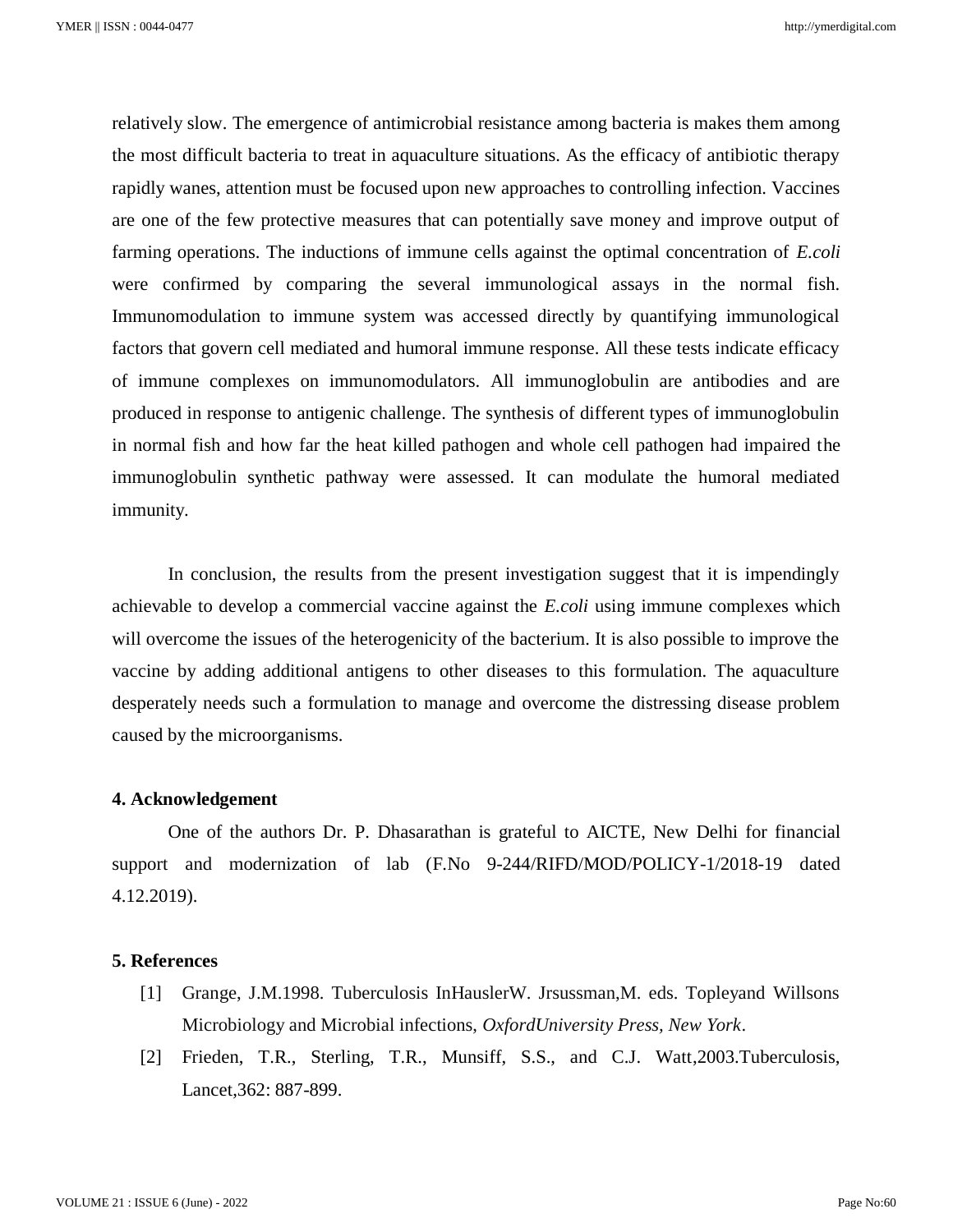- [3] Sujatha, M., Dhasarathan, P. and B. Karthick, 2010.Antibiotic susceptibility and immunomodulatory potential of chosen bacterial pathogens, *American Journal of Immunology*, 6(2): 15-19.
- [4] Tekle, Y.I., Nielsen, K.M., Liu, J., Pettigrew, M.M., Meyers, L.A., Galvani, A.P. and Townsend, J.P., 2012. Controlling Antimicrobial Resistance through Targeted Vaccine –Induced replacement of strains, *PLOS one*, 7(12): e50688.
- [5] Thorarinsson, R. and D.B. Powell D.B., 2006. Effects of disease risk, vaccine efficacy and market price on the economics of fish vaccination,*Aquaculture*, 256: 42-49.
- [6] Abdel-Hadi, M. Y.,Shamsudin, M. N., Yusoff, K. and S. Zakaria, 2009. Indoor Study on the Immunization of Red Tilapia: *Oreochromisniloticus x O. mossambicus* against *Aeromonad* and *Pseudomonad* septicemias. *Journal of Fisheries International*, *4*(3): 45-51.
- [7] Galindo Villegas, J. and H. Hosokawa, 2004.Immunostimulants; Towards temporary prevention of diseases in Marine fish. In: Advances en *NutricionAcuicola V11*. (Cruz Suarez, L.E. Nieto Lopez, M.C. (eds.) pp.  $16 - 19$ .
- [8] Waagbø, R. (1994). The impact of nutritional factors on the immune system in Atlantic salmon, *Salmosalar L*.: a review, *Aquaculture Research*, 25(2): 175-197.
- [9] Ruiz, J., Capitano, L., Nuñez, L., Castro, D., Sierra, J. M., Hatha, M. and J. Vila, 1999. Mechanisms of resistance to ampicillin, chloramphenicol and quinolones in multiresistant*Salmonella typhimurium* strains isolated from fish, *Journal of Antimicrobial Chemotherapy*, *43*(5): 699-702.
- [10] Dhanuskodi, V. and M.A. Haniffa, 2012.Evaluation of antimicrobial efficiency of fish protein against bacterial pathogens,*Global J. of Mod. Biol. & Tech*, *2*(1): 16-19.
- [11] MoustafaEl- feki,Awad, E.M.,Hanan, M. A. andA. M. Mahmoud,2001. ImmunologicalEvaluation of *Aeromonas* infection in Albino rat, 3:96-101.
- [12] Al-Harbi, A. H. andM. N. Uddin, 2004. Seasonal variation in the intestinal bacterial flora of hybrid tilapia (*Oreochromisniloticus, Oreochromisaureus*) cultured in earthen ponds in Saudi Arabia, *Aquaculture*,229(1): 37-44.
- [13] Katoch,R.E.C., MandeepSharma, Pathania,D., SubhashVerma, Rajesh C. and L. ArvindMahajan, 2003.Recovery of bacterial and mycotic fish pathogen from carp and other fish in Himachal Pradesh,*Ind. J. Microbial*., 43: 65 – 66.